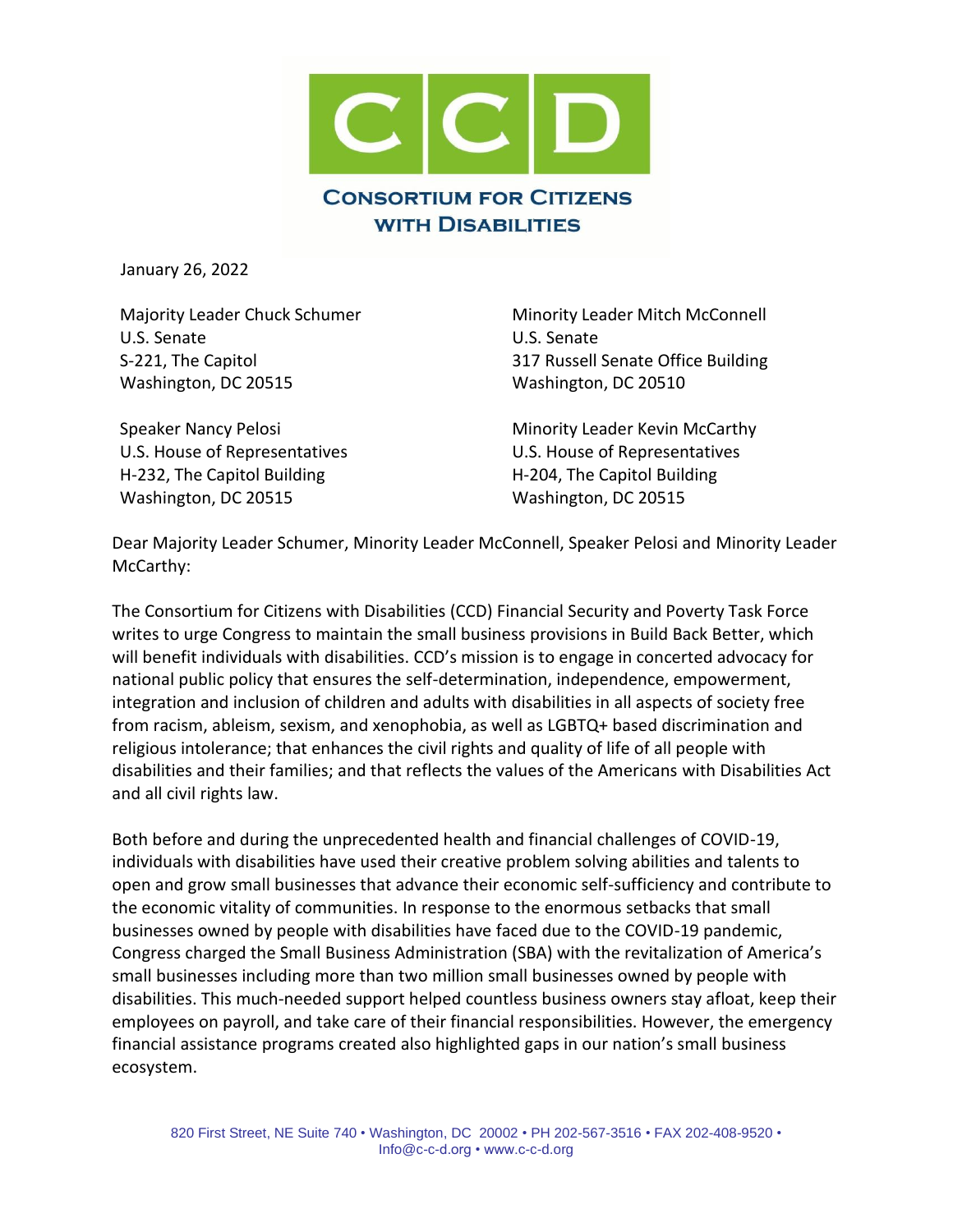Small business owned by people with disabilities were substantially limited in access to the Payroll Protection Program simply because they did not have strong, preexisting relationships with federally regulated banks. With few options to access the capital they needed to stay in business, many were forced to close with the resulting negative consequences of laying off employees and putting their families at greater financial risk. Congress has an opportunity to address these systemic problems with the Build Back Better agenda. The small business provisions could have a historic impact and provide a truly fair opportunity to the entrepreneurs and small businesses who employ half of our country's labor force and who have, for too long, been a part of an uneven playing field.

We are particularly supportive of the Uplift Incubator provision, which will empower small business creation and expansion in underrepresented communities with specific inclusion of a target audience being entrepreneurs and small business owners with disabilities. These incubators will provide needed training, technical assistance, and financial resources for lowand moderate-income (LMI) communities that will accelerate business recovery efforts and allow them to compete in a fair economy. These technical assistance centers will create a critical pipeline of future business owners and entrepreneurs with disabilities by being responsive to the accessibility needs and unique cultural sensitivities of individuals with disabilities who are also at the intersection of race, ethnicity, and gender.

We are also supportive of the provision establishing an Office of Emerging Markets which specifically enumerates small businesses owned and controlled by individuals with a disability as an emerging market; the inclusion of a disability definition in the Growth Accelerator Competition Provision; the inclusion of small business concerns owned and controlled by an individual with a disability as a covered investment in the Emerging Managers Program provision; and the inclusion of small businesses owned and controlled by an individual with a disability in the Community Advantage Loan Program.

We thank you for your efforts to support America's disability-owned businesses and again urge you to maintain these provisions in Build Back Better. If you have any questions, please do not hesitate to contact Michael Morris at [mmorris@ndi-inc.org](mailto:mmorris@ndi-inc.org) or Cyrus Huncharek at [cyrus.huncharek@ndrn.org.](mailto:cyrus.huncharek@ndrn.org)

Sincerely,

Association of People Supporting Employment First (APSE) National Association of Councils on Developmental Disabilities National Disability Institute National Disability Rights Network (NDRN) Paralyzed Veterans of America RespectAbility The Arc of the United States